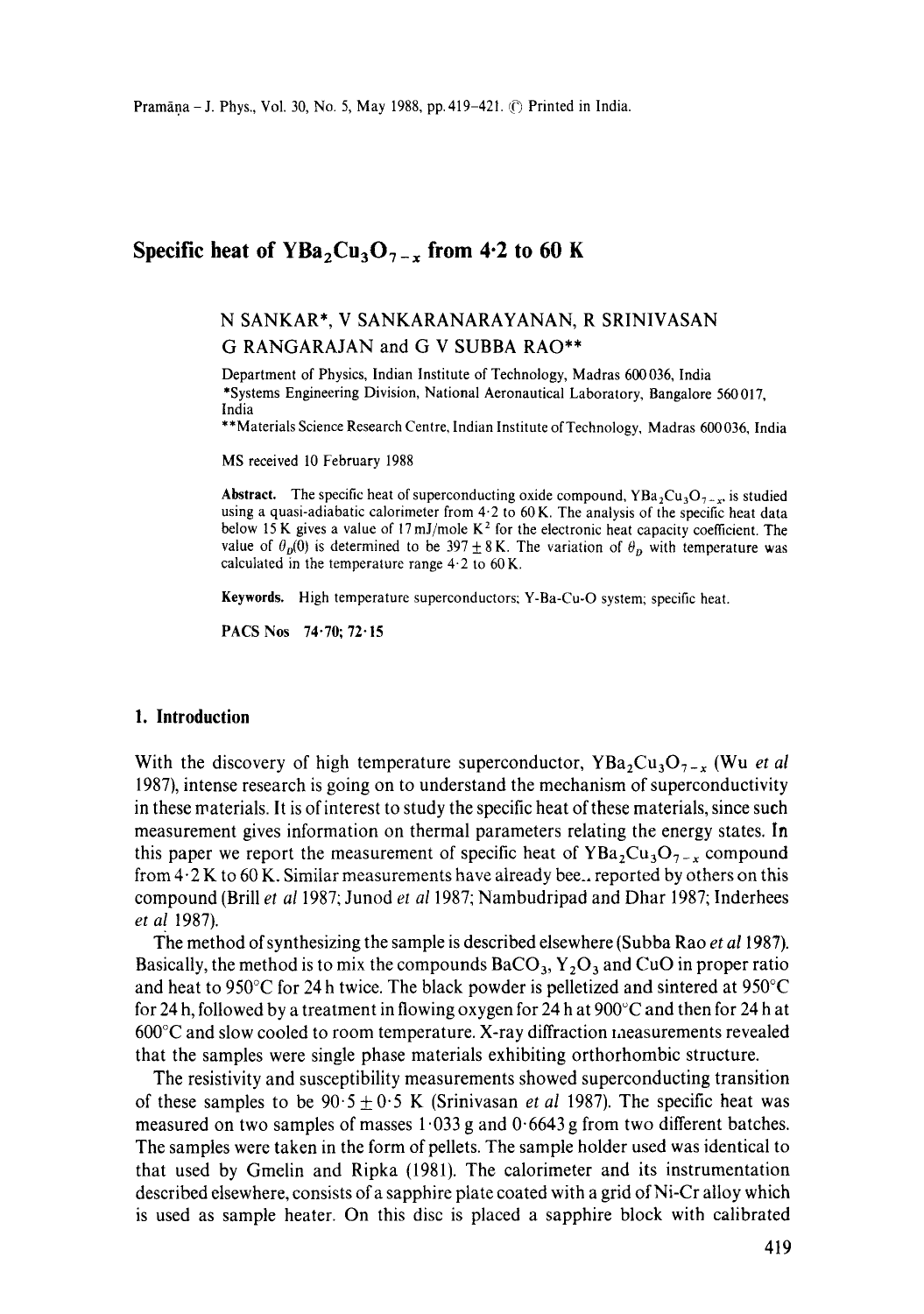germanium thermometer embedded in it. The sample is placed on this sapphire block. A very small amount of Apeizon-N grease is used to provide good thermal contact between the sample and the sapphire block. The specific heat is measured by the quasiadiabatic method using pulse heating. The maximum error in the measurement is  $5\%$ . In the first run the specimen was cooled down to  $35K$  by filling the system with helium gas to expedite cooling. After the sample reaches 35 K the exchange gas was pumped out. In the second run the sample was cooled down only by radiation. The results obtained (figure 1) show that the agreement between the two runs is good. Our values of specific heat are slightly greater than those reported in the literature (Brill *et al* 1987; Junod *et a11987).* The value of specific heat at 60 K seems to be in agreement with that obtained by Nevitt *et al* (1987). The value of specific heat below 60K is not given in their paper.

The specific heat below 15 K could be fitted to an expression of the form

$$
C_p = \gamma T + \beta T^3 + \alpha T^5. \tag{1}
$$

The rms deviation of the fit obtained was better than  $1\%$ . The value obtained for the electronic heat capacity coefficient,  $\gamma$ , is 17  $\pm$  3 mJ/mole K<sup>2</sup>. From the coefficient of the  $T^3$  term, the Debye temperature,  $\theta_D(0)$  was estimated to be 397  $\pm$  8 K. This is in agreement with the value reported by Brill *et al* (1987).

The variation of  $\theta_p$  with temperature was found out from the data obtained after subtracting the contribution due to the electronic specific heat from the total specific heat. The results are represented graphically in figure 2. As the temperature increases the Debye temperature decreases, reaches a minimum value of 338 K around 25 K and then increases. The result obtained is in agreement with the results reported by Brill *et al* (1°87).



Figure 1. Variation of specific heat of  $YBa<sub>2</sub>Cu<sub>3</sub>O<sub>7-x</sub>$  with temperature from 4.2 to 60 K.